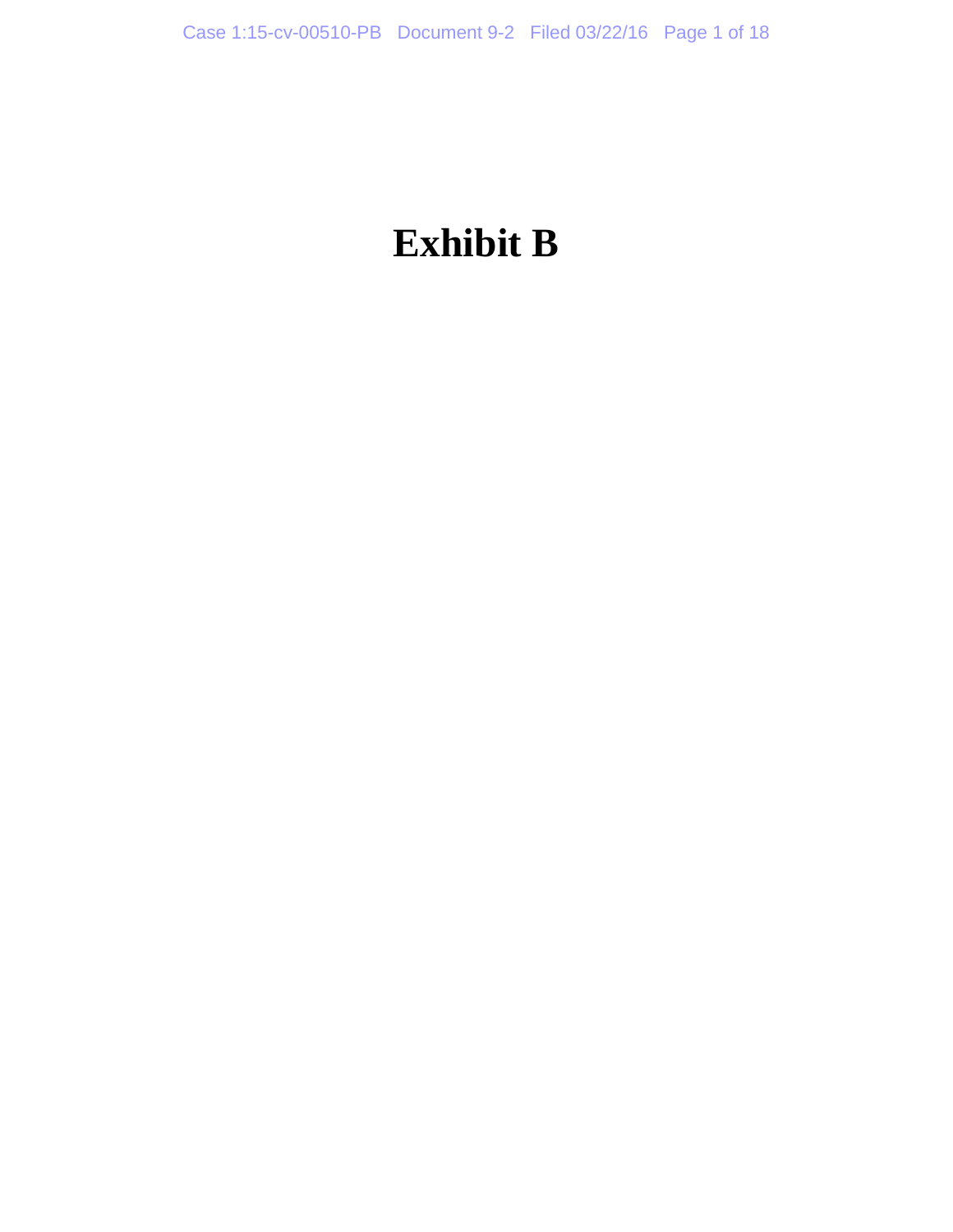

DEPARTMENT OF CORRECTIONS STATE OF NEW HAMPSHIRE P. O. BOX 1806 coNCoRD,NH 03302-1806

### INTRA-DEPARTMENT MEMORANDUM

Office of the Commissioner

| TO:          | All Staff                                                     | DATE:         | March 27, 2015                       |
|--------------|---------------------------------------------------------------|---------------|--------------------------------------|
| <b>FROM:</b> | William L. Wrenn<br>Commissioner                              |               | <b>OFFICE:</b> Commissioner's Office |
|              | SUBJECT: Amendment to PPD 5.26,<br><b>Inmate Mail Service</b> | <b>Phone:</b> | -271-5603                            |

The following amendment to PPD 5.26, Inmate Mail Service, (Section IV. B) will be effective as of May 1, 2015:

- B. Mail Security Screening
	- l. [as is]
	- 2. All incoming correspondence shall utilize standard stock stationary or standard stock plain postcards. No greeting cards, postcards from particular locations or featuring any type of printed design, picture, or depiction or unusually thick stationary shall be utilized for the correspondence.
	- 3. Incoming correspondence shall be written only in ink or pencil and shall not exhibit any drawings, stickers, or other depictions.

(Adjust subsequent numbers of current PPD accordingly.)

William L. Wrenn Commissioner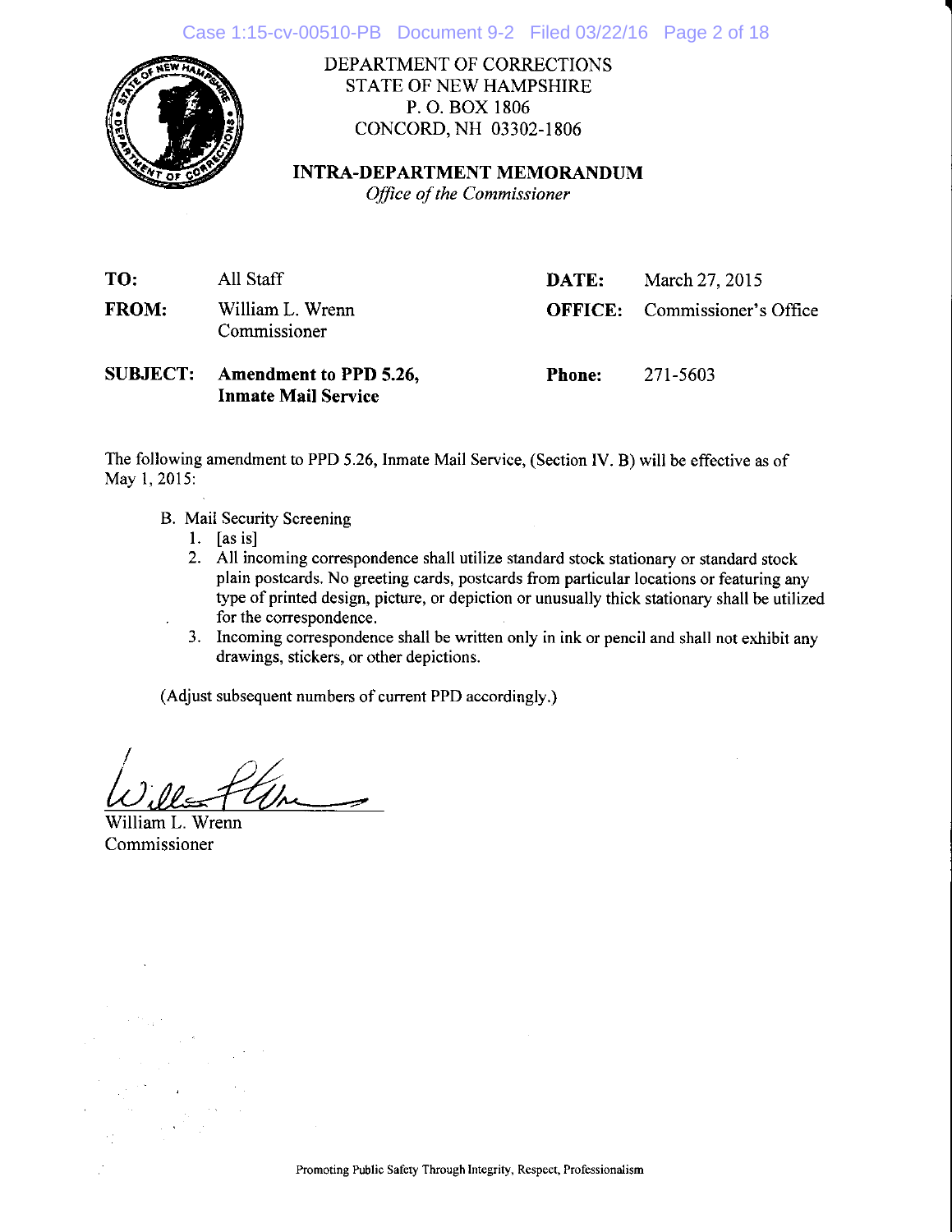|                             | NH DEPARTMENT OF CORRECTIONS<br>POLICY AND PROCEDURE DIRECTIVE | <b>CHAPTER</b> Enforcement Operations<br><b>STATEMENT NUMBER</b><br>5.26 |          |  |
|-----------------------------|----------------------------------------------------------------|--------------------------------------------------------------------------|----------|--|
| <b>SUBJECT:</b>             | <b>INMATE MAIL SERVICE</b>                                     | <b>EFFECTIVE DATE</b>                                                    | 02/01/14 |  |
|                             |                                                                | <b>REVIEW DATE</b>                                                       | 02/01/15 |  |
| <b>PROPONENT:</b>           | Christopher Kench,<br>Director<br>Name/Title                   | SUPERSEDES PPD#                                                          | 5.26     |  |
|                             | Commissioner's Office<br>271-8016<br>Phone #<br>Office         | <b>DATED</b>                                                             | 10/01/08 |  |
| <b>ISSUING OFFICER:</b>     |                                                                | <b>DIRECTOR'S INITIALS</b>                                               |          |  |
|                             |                                                                | <b>DATE</b>                                                              |          |  |
| William Wrenn, Commissioner |                                                                | <b>APPENDIX ATTACHED:</b><br><b>YES</b><br>N <sub>O</sub>                |          |  |
| <b>REFERENCE NO:</b>        | See reference section on last page of PPD.                     |                                                                          |          |  |

#### I. PURPOSE:

 To establish guidelines for incoming and outgoing correspondence, publications, and property and to provide a process and criteria for reviewing and rejecting unauthorized materials.

#### II. APPLICABILITY:

To all inmates and staff

#### III. POLICY:

 It is the policy of the Department of Corrections to allow inmates to send and receive correspondence, publications and property through the United States Postal Service or regulated parcel carriers, according to all applicable laws, policy and procedures and regulations

#### IV. PROCEDURE:

- A. Responsibility
	- 1. A responsible individual will be designated as the Mail Officer or Mail Service Unit Supervisor for each confinement facility.
	- 2. The Mail Officer/Supervisor is responsible for the operation of the Mail Service Unit, including the completion of the Facility Incoming Legal Mail Log (Attachment 2a) and Outgoing Legal Mail Log (Attachment 2b) for legal mail received or leaving the facility, withheld mail log (Attachment 3), notice to inmates regarding Literary Review Committee (LRC) decisions and the supervision of all assigned personnel.
	- 3. The Mail Officer/Supervisor will report to the facility administrator through an established chain of command.
	- 4. Incoming and outgoing mail may be withheld from the stream of mail for referral to the LRC or for further investigation. Unless subject to one of the exceptions described below (or permitted by a separate PPD), inmates whose mail is withheld will be notified in writing of that decision.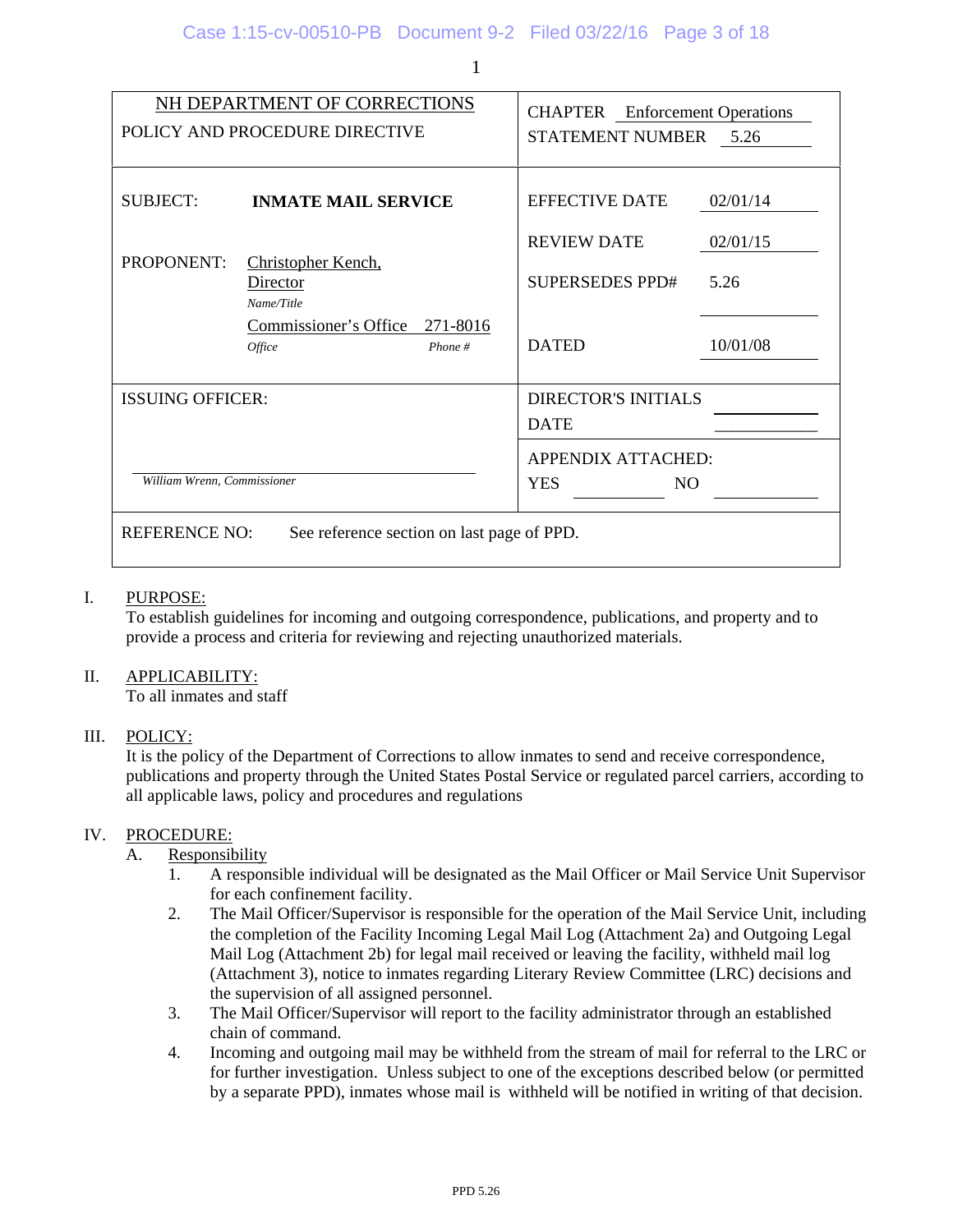When second-class periodicals (newspapers, magazines, etc) or  $3<sup>rd</sup>$  or  $4<sup>th</sup>$  class or other bulk mail are withheld, that information will be posted in the units or blocks. When first class documents or packages are withheld, an inmate will be notified within ten (10) days of the date the mail was withheld. The written notice shall include:

- a. Inmate name
- b. Item description (letter or package)
- c. Other contents, if any
- d. Date the item was pulled
- e. Reason why the item was pulled
- f. The other person's (sender's or recipient's) name
- g. Whether the item was "held in the mail room or sent to another location".

 The Mailroom Officer/Supervisor will ensure completion of the notice. The same information shall be kept in the withheld mail log for first class letters and packages (see Attachment 3).

5. At their own expense, inmates may request one copy of the existing withheld mail log entries pertaining to them for a particular date or timeframe. The log shall be maintained in the mailroom for a minimum of sixty (60) days. Thereafter, the log will be archived.

#### B. Mail Security Screening

- 1. All incoming and outgoing mail is subject to being opened and read. All mail will be routinely inspected for contraband, except for privileged correspondence and legal mail as specified below (see IV F and G).
- 2. Any visible discoloration/stain on the postcard or on the paper letter/document shall cause that mail to be rejected.
- 3. All stamps on any postcard shall be removed from the postcards prior to delivery to the inmate.
- 4. Information obtained from inspection of such mail will not be divulged, except as deemed necessary in conducting an investigation or judicial or quasi-judicial proceeding.
- 5. Any material provided to investigative agencies will be handled and processed as physical evidence in accordance with applicable laws and rules and regulations.
- 6. Incoming or outgoing inmate mail that meets any of the following criteria will be withheld and forwarded to the LRC or Investigations for review, consistent with the notice provisions in IV A (4).
	- a. Descriptions or depictions of procedures for the construction or use of weapons, ammunition, bombs, incendiary devices, or other items that might constitute a security hazard.
	- b. Materials that depict, encourage, or describe methods of escape from correctional facilities, or contain blueprints, drawings or similar descriptions of locking devices of penal institutions, and other materials that might assist escape.
	- c. Descriptions or depictions of procedures for brewing alcoholic beverages, or the use, procurement, and/or manufacture of drugs and drug contraband.
	- d. Any material that violates postal regulations, make unlawful threats, or attempts at blackmail or extortion.
	- e. Any material that contains contraband as defined by this policy or other regulations.
	- f. Any material pertaining to gambling or a lottery.
	- g. Documents written in code.
	- h. Descriptions or depictions that encourage activities which may lead to the use of physical violence or group disruption.
	- i. Materials that encourage or instruct in the commission of criminal activities or are in violation of the rules of conduct for prisoners.
	- j. Unauthorized solicitation of gifts or goods from a person other than the inmate's family.
	- k. Prison unions.
	- l. Correspondence constituting or contributing to the conduct or operation of a business, except correspondence necessary to protect the property or funds of the inmate during confinement.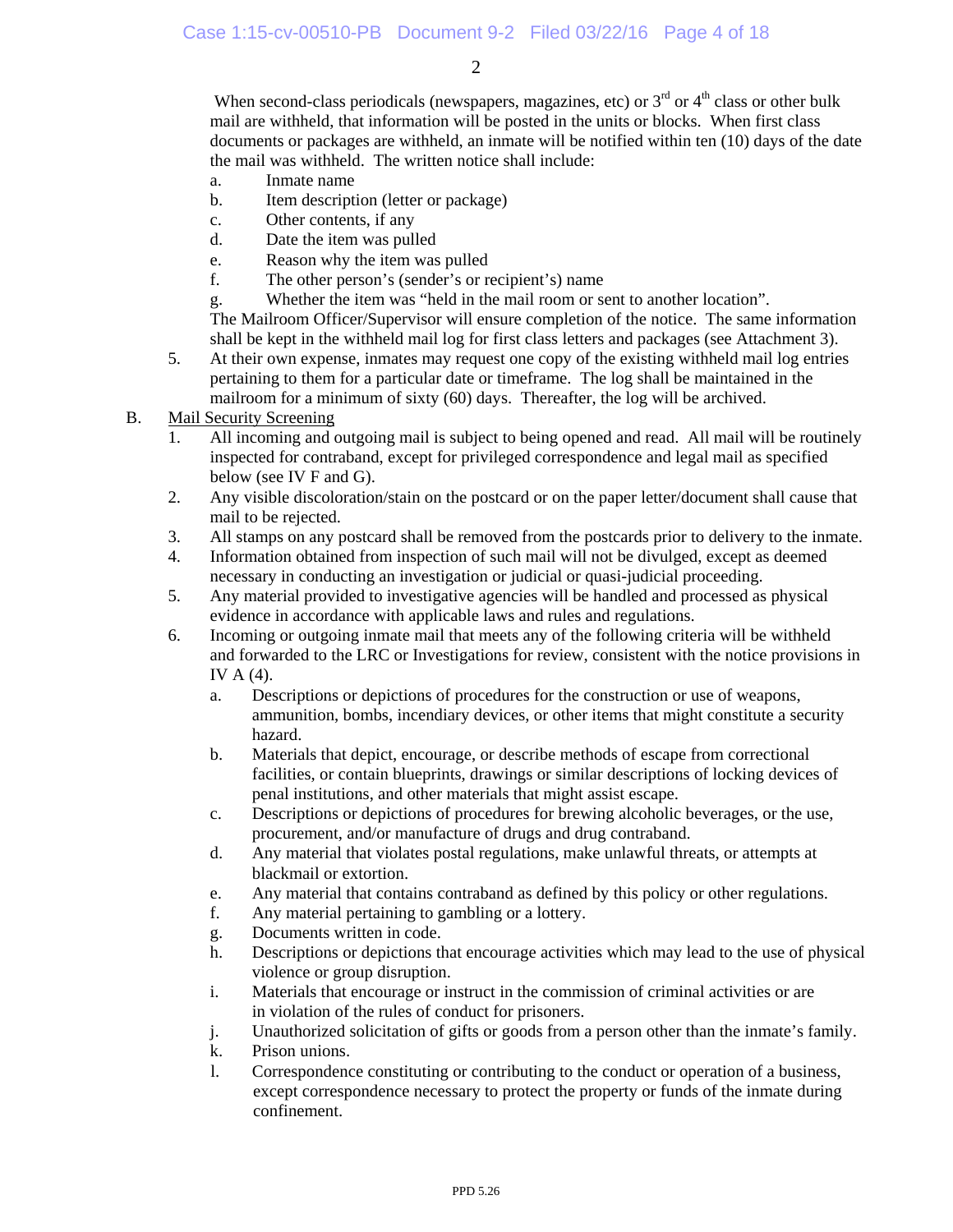- m. Contents that would, if transmitted, create a clear and present danger of violence and physical harm to persons or property, or severe psychiatric or emotional disturbance to an inmate.
- n. Obscene material as determined and defined by the LRC, the Commissioner, or a court of law.
- o. Inmate to inmate mail.
- p. Sexually explicit material or material that would be detrimental to the treatment of inmates or that would encourage or educate inmates in deviant or unlawful sexual practices will be not permitted. Suspected detrimental material shall be reviewed by the sex offender treatment clinical staff member to confirm the decision to reject.
- q. Security threat group correspondence or materials.
- 7. Mail forwarded to the Investigations Unit will be reviewed to determine the appropriate disposition.
	- a. Material that will become part of an official investigation will be retained as evidence. Both the sender and the intended recipient will be notified by Investigations staff within ten (10) working days that the material is being held as evidence, unless making the notification will jeopardize the investigation, in which case a written exception must be sought from the Director of Professional Standards or higher authority. In the event that the exception is not approved, the inmate will be given written notification within ten (10) days of the date of that decision or the mail will simply be forwarded to him/her.
	- b. Material that does not constitute a meaningful violation of paragraph 2 above will be returned to the Mail Officer with instructions to forward it to the addressee or to reject it. If the material is held less than ten (10) days, it shall simply be forwarded to the inmate.
	- c. Inmate to inmate mail may be retained by the Investigations Unit and is not subject to the notification requirement. Facilitators of unauthorized inmate to inmate mail may be subjected to disciplinary actions.
	- d. Material that the Investigations Unit has determined should be rejected will be returned to the Mail Officer with an explanation for rejection together with instructions to notify both the sender, if known and the intended recipient of that action, consistent with this policy. Notice to the inmate and the sender shall be from the mailroom using the Rejected Mail Form (Attachment 1). In the case of withheld outgoing mail, the recipient shall not be notified.
	- e. Material that may violate paragraph C3 below will be sent back to the Mail Officer with instructions to route the material to the LRC.
- 8. Material that does not violate this policy may not be rejected solely because its content is religious, philosophical, political, social, sexual, unpopular or repugnant.
- 9. Because tearing out rejected or offensive portions of personal mail, publications or printed materials can create animosity and ill will, it may be reasonable to exclude the entire document. However, if an unauthorized item (i.e. compact disc, map, etc) can be removed without damaging the personal mail or publication it will be removed and the mail forwarded. The unauthorized item will be destroyed without notification unless it is forwarded for investigative purposes, in which case notification will be made in accordance with this policy.
- 10. Any outgoing publication or material determined to be violation of these guidelines shall be returned to the inmate unless otherwise unsuitable to be returned, in which case it shall be destroyed at the discretion of the warden or retained as evidence by the Investigations Unit.
- C. Literary Review Committee
	- 1. The Commissioner shall appoint a committee to review questionable incoming or outgoing mail to include publications, pictures, or documents according to the guidelines established by this policy. The Committee shall be composed of three (3) members: a representative from security, mental health, and education. It is preferred that committee members hold an Associate's Degree or higher level degree preferably in the area of behavioral health or have undergone extensive training specific to behavioral health. The members serve at the pleasure of the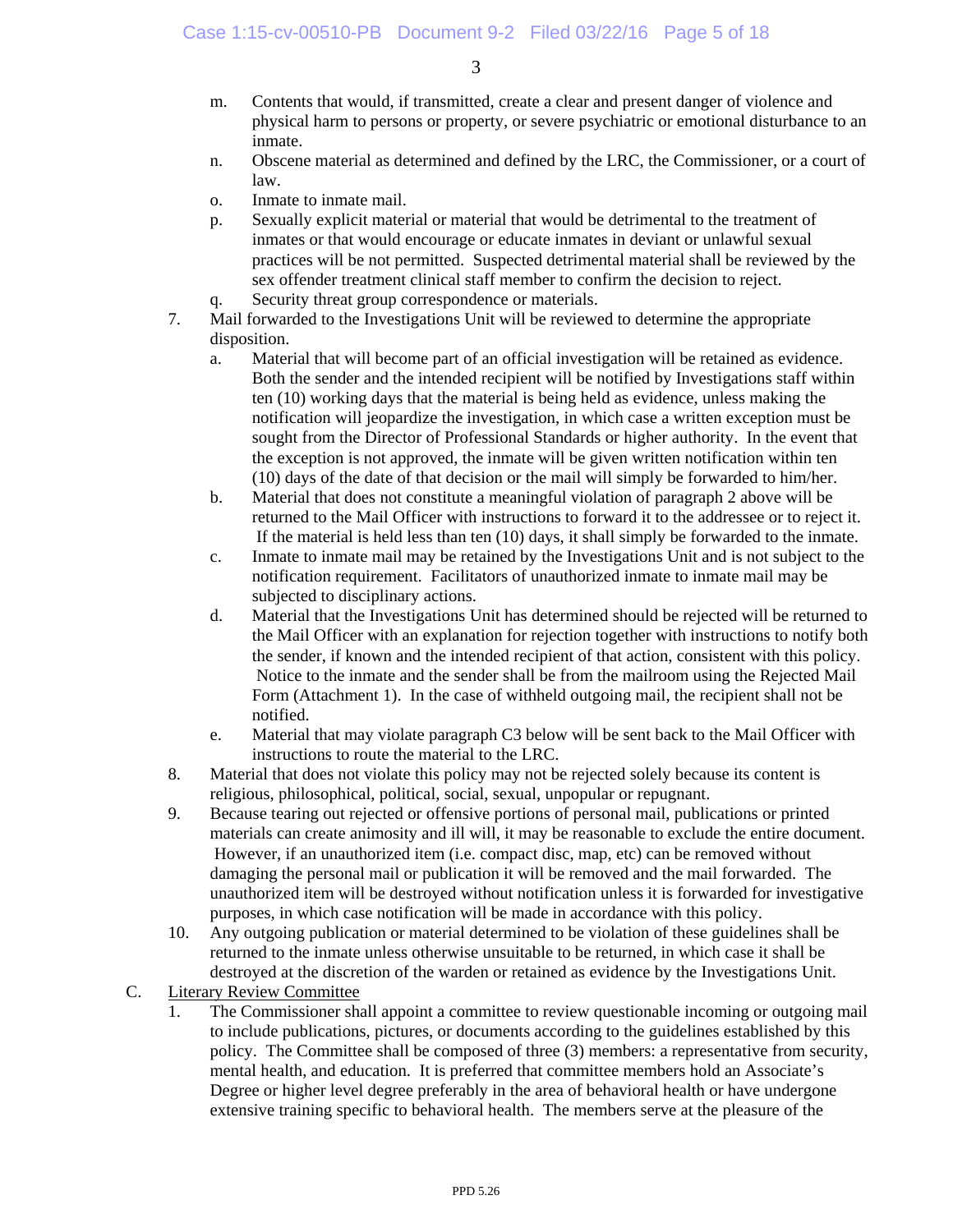Commissioner, with no defined length of service.

- 2. Review Criteria:
	- a. Obscene material, as determined by the LRC, the Commissioner, or a court of law, and including publications containing explicit descriptions, advertisements or pictorial representations of sexual acts, bestiality, bondage, sadomasochism, or sex involving children and including, but not limited to material that violates RSA 650:1, will not be permitted.
	- b. Sexually explicit material or material that would be detrimental to treatment of inmates or that would encourage or educate inmates in deviant or unlawful sexual practices as determined by the sex offender treatment clinical staff will not be permitted.
	- c. Nudity or sexual depictions that violate no other provisions of this policy and which have scholarly, medical or purely artistic value may be admitted.
	- d. Any materials that may jeopardize institutional security.
- 3. The committee will meet on a monthly basis if necessary, or more frequently at the discretion of the Committee Chair.
- 4. There shall not be an excluded list of publications: each issue of a subscription is to be reviewed separately. However, an inmate may request from the Mail Officer information about whether a publication is frequently rejected in order to allow the inmate to make an informed decision concerning subscribing to a particular magazine. The Committee shall provide the Mail Officer at each facility and the Library with a list of rejected publications.
- 5. Materials forwarded to the committee will be kept in a secure storage area as designated by the facility.
- 6. When a determination is made by the LRC, the LRC shall return the material to the mailroom with an explanation of what decisions were reached. When the mail that is forwarded to the LRC is rejected, the LRC will provide the rationale and reason to the mail officer. The mailroom shall notify the inmate in writing of the decision made consistent with IV A 4. Decisions with regard to second class periodicals or  $3<sup>rd</sup>$  or  $4<sup>th</sup>$  class or other bulk mail shall be posted in the units or blocks. Decision with regard to first class envelopes or packages shall be sent to the inmate. LRC decision slips for envelopes or packages will include an area for DOC staff to list each letter or package at issue, the name of the individual or business the envelope or package was "sent to" or "received from" and the reason each envelope or package was rejected. The rejected mail form should be used for this purpose (Attachment 1)

#### D. Publishers Only Rule

- 1. All publications and other approved material may be introduced into the mail by a bona fide publisher or bona fide bookstore and prepaid by direct subscription only. All must be prepaid and postage paid, and delivered through the United States Postal Service. Personal letter tapes and COD packages will not be accepted. Items that have been re-packed or delivered by other sources will not be accepted.
- 2. An exception to this rule is a follows:
	- a. Newspaper articles, internet printings and photocopies are authorized if they do not violate any other standard of this policy. However, the amount of pages will not exceed the 10 that are authorized in section IV E. 2 of this policy.
	- b. This article must be no larger than standard letter size of 8 1/2 x 11".
	- c. The articles must not be altered in any form; i.e. pasted, taped, stapled, etc.
	- d. Mail found to be in violation of this rule will be returned to the sender if the sender's information is readily identifiable.
- E. Mail Limitations
	- 1. When the cost is borne by the inmate, there is no limit on the volume of letters an inmate may send or receive, including restrictions to language, content or source of mail or publications, except when there is a reasonable belief that the limitation is necessary to protect public safety or institutional order and security. The volume of mailed material that may be kept in the housing units may be limited for fire and safety reasons.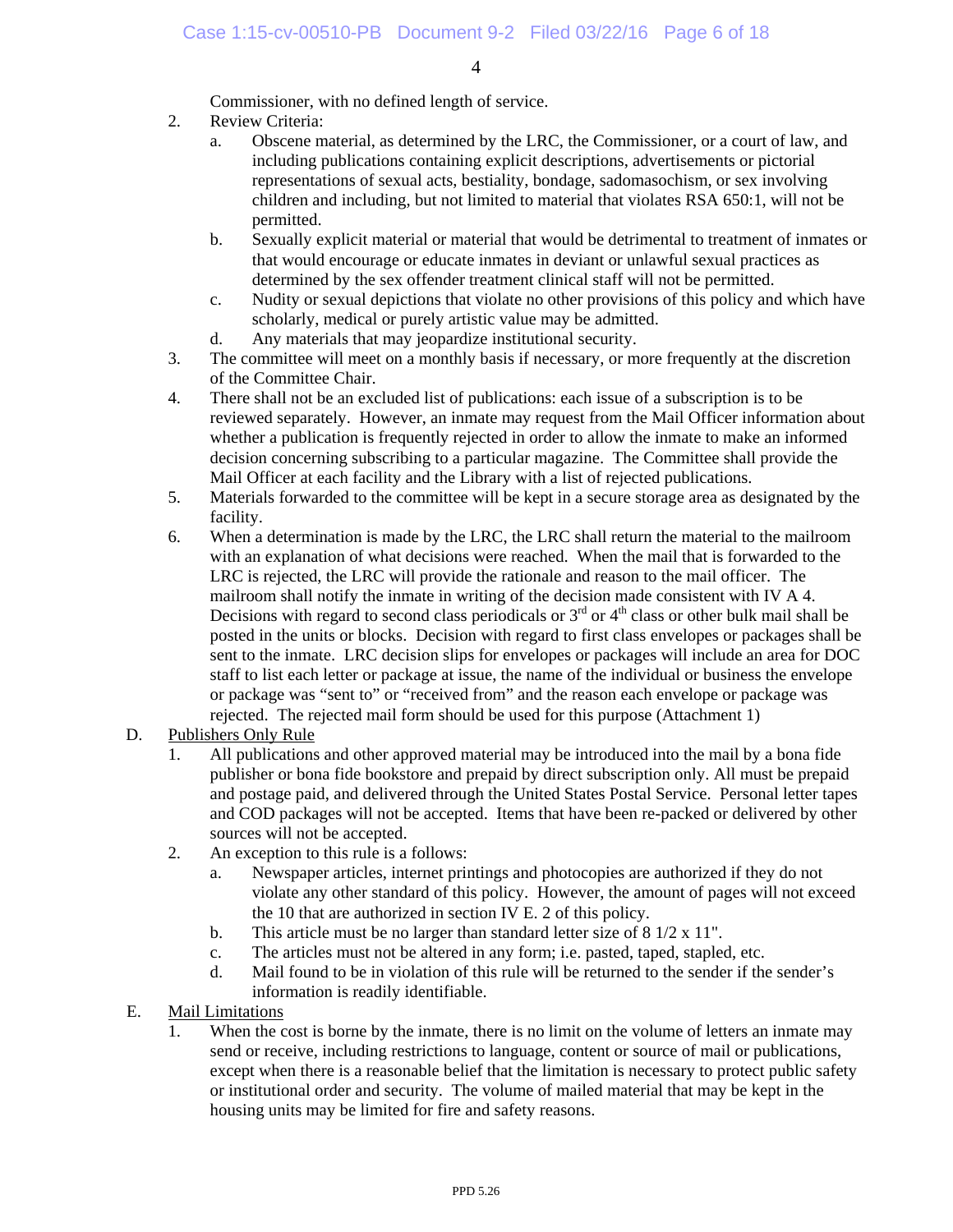- 2. Incoming inmate mail will be limited to 10 pages in length per letter.
- 3. Packages may be received from book or mail order firms unless otherwise prohibited by this or other policy. Packages are limited to 15 pounds and may not contain any unauthorized item.
- 4. Correspondence and/or exchange of monies between inmates of any institution and/or offenders under supervision of the NH Department of Corrections are not authorized. Inmates who are immediate family members may correspond upon written approval from the warden. Mailroom staff will randomly check incoming mail to ensure compliance and maintain a log of these random checks.
- 5. Bulk mail that advertises or solicits any item or service that inmates are not authorized to receive will not be forwarded to the inmates but will be removed from the institution and destroyed. Mail order catalogs of popular vendors will be available for use in the library. The Warden can make exceptions to this policy.
- F. Privileged Correspondence
	- 1. Correspondence between an inmate and a privileged correspondent will not ordinarily be inspected. However, it shall be opened in the presence of the inmate when considered necessary to insure the authenticity of the correspondent and to check for contraband. In any case, it will not be opened outside the presence of the inmate unless the inmate specifically waived this privilege in writing or it is an emergency. Mail in privileged status must be clearly addressed to or received from one of the thirteen (13) privileged classifications in this PPD.
	- 2. The following is a complete list of agencies or individuals classified as privileged. Mail addressed as indicated will not be opened for inspection except in the inmate's presence and may be sealed before deposit in the mail collection boxes. Addresses marked with an asterisk (\*), do not required postage.
		- a. President of the United States, Washington DC;
		- b. Vice President of the United States, Washington DC;
		- c. Members of Congress addressed to appropriate office;
		- d. The Attorney General of the United States and regional offices of the Attorney General
		- e. Federal or State Courts\*;
		- f. The Governor and Council of the State of New Hampshire, State House, Concord, NH 03301\*;
		- g. The Attorney General of the State of New Hampshire, State House Annex, Concord, NH 03301\*;
		- h. Commissioner of the Department of Corrections\*;
		- i. Members of the State Parole Board\*;
		- j. Members of the New Hampshire General Court (House of Representatives, Legislators, Senators \*at the Legislative Office Building);
		- k. County Attorneys;
		- l. Doctors and medical staff of the Department of Corrections\*; and
		- m. Doctors and medical staff not on the staff of the Department of Corrections.
	- 3. The word "PRIVILEGED" must be written on the address side of the envelope in order to assure privileged handling in either in-bound or out-bound mail.
	- 4. For security concerns, mail from outside sources to inmates shall be received in regular mail envelopes. Mail in courier or inter-office routing envelopes will be forwarded to investigations.
- G. Legal Mail
	- 1. Correspondence between an inmate and their attorney(s) will not ordinarily be inspected. However, it shall be opened in the presence of the inmate when considered necessary to insure the authenticity of the correspondent and to check for contraband. In any case, it will not be opened outside the presence of the inmate unless the inmate specifically waived this privilege in writing or it is an emergency.
	- 2. The phrase "LEGAL MAIL" must be written on the address side of the envelope in order to assure confidential handling in either in-bound or out-bound legal mail.
	- 3. Each facility will record all incoming legal mail on the Incoming Legal Mail Log (Attachment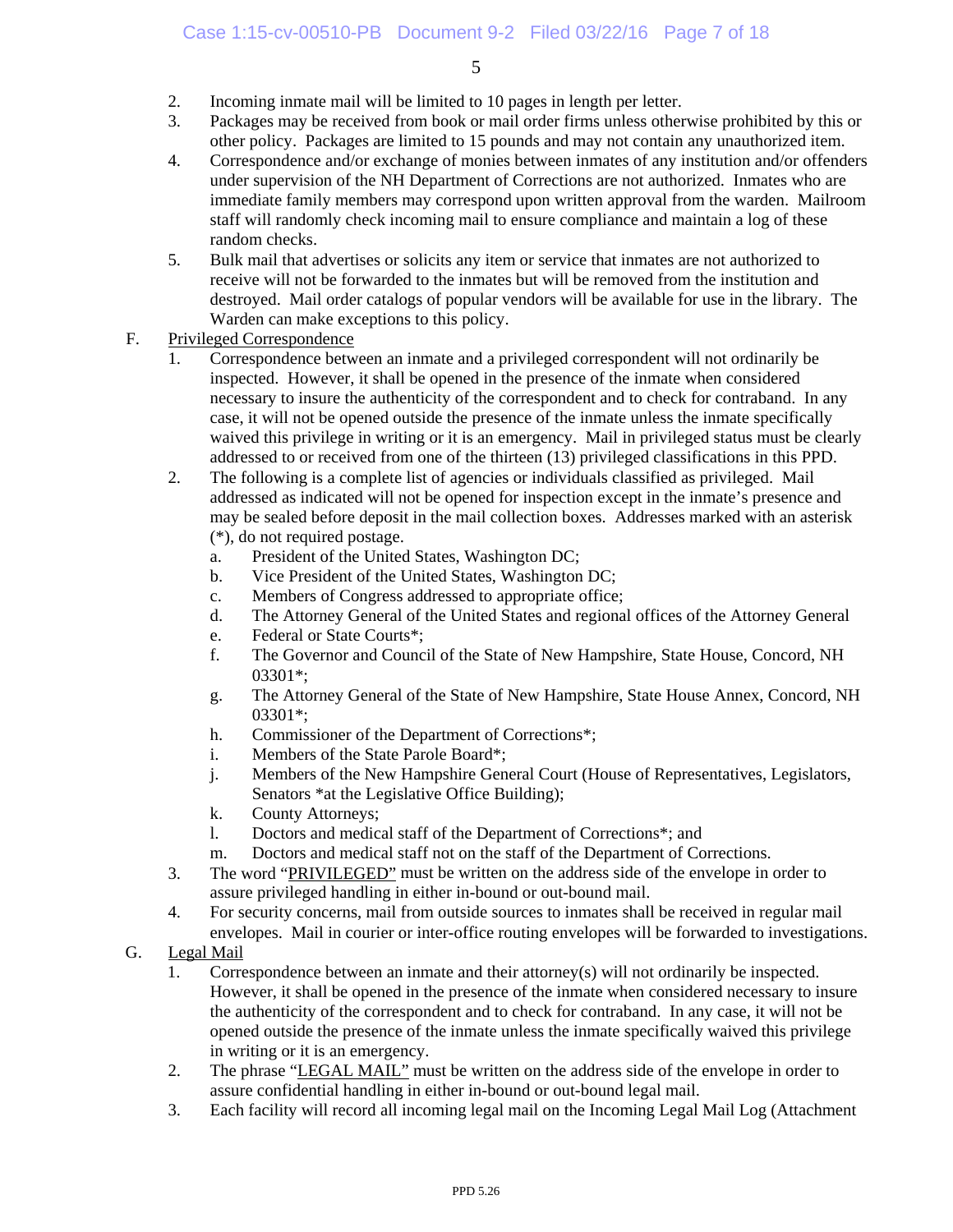2a).

- 4. Each unit will record all incoming legal mail on the Unit Legal Mail Delivery Log (Attachment 2c). Each inmate will sign the log signifying receipt of incoming legal mail. If an inmate refuses to sign, the delivering staff will write "REFUSED" in the signature block.
- 5. Each unit will record all outgoing legal mail on the Outgoing Legal Mail Log (Attachment 2b).
- 6. Each facility will also record all outgoing legal mail on the Outgoing Legal Mail Log (Attachment 2b).
- 7. Incoming "legal" mail found in violation of this policy shall be forwarded to investigations for appropriate action with the person(s)/firm(s) involved.
- H. Non-Privileged Outgoing Correspondence
	- 1. All inmate outgoing mail must be processed through the Mail Services Unit.
	- 2. All non-privileged outgoing mail is subject to inspection. All correspondence not specifically identified and protected as privileged correspondence or legal mail is non-privileged.
	- 3. All non-privileged outgoing mail of any kind must be placed in the unit mailboxes or collected unsealed. Non-privileged sealed mail will be inspected and returned to the inmate if he/she can be readily identified. If the inmate cannot be identified, the mail will be discarded.
	- 4. At no time will inmates handle, contact or otherwise process mail of other inmates. However, inmates may be directed to carry mail bags and packages under the direct supervision of staff.
	- 5. Unit staff will maintain mail boxes or collection practices for outgoing mail.
	- 6. Mail will be picked up six (6) days a week, except holidays.
	- 7. Inmates must pay postage on all mail that cannot be delivered in the messenger mail system.
	- 8. All mail will be stamped on the envelope as follows: NEW HAMPSHIRE STATE (full facility name) This mail is forwarded from the (facility name). The contents have not been evaluated and the (facility name) is not responsible for the substance or content of the enclosed correspondence.
	- 9. All outgoing mail will have the inmate's full name as displayed on the inmate ID card, identification number, facility name and address in the upper left-hand corner of the envelope. Full name means the name that appears on the inmate ID card. Nicknames, shortened names or initials will not be accepted. Mail not meeting these criteria, will be rejected.
- I. Incoming Mail
	- 1. All incoming mail to inmates must be processed through the mail unit for inspection. In order to process incoming mail efficiently and correctly, all incoming mail is required to have the inmate's full name and ID number as part of the mailing address. Mail received without the ID number will be returned to sender as having insufficient address.
	- 2. Except for lawful and authorized communications regarding unauthorized and/or illegal mail, the confidentiality of mail contents will not be discussed or divulged by personnel assigned to duty in the mail inspection area.
	- 3. The Mail Officer shall:
		- a. Screen all incoming mail.
		- b. Open non-privileged correspondence and inspect it for contraband, checks and money orders.
			- 1) Contraband will be removed and processed according to the current PPD governing inmate property control (9.02), used as evidence for disciplinary action, processed with the Investigation Unit or destroyed, as appropriate.
			- 2) Checks and/or money orders will be removed, logged in the "mail services checks and money orders journal" (A-15 Form) and sent to the inmate Account Office. If an inmate, through legal mail or regular mail receives a check, the check will be forwarded to the mailroom to be logged. All cash received in the mail will be treated as contraband.
			- 3) Letters and packages that contain photographs or pictures of children or adults unclothed or nearly unclothed will be rejected and returned to sender with all contents.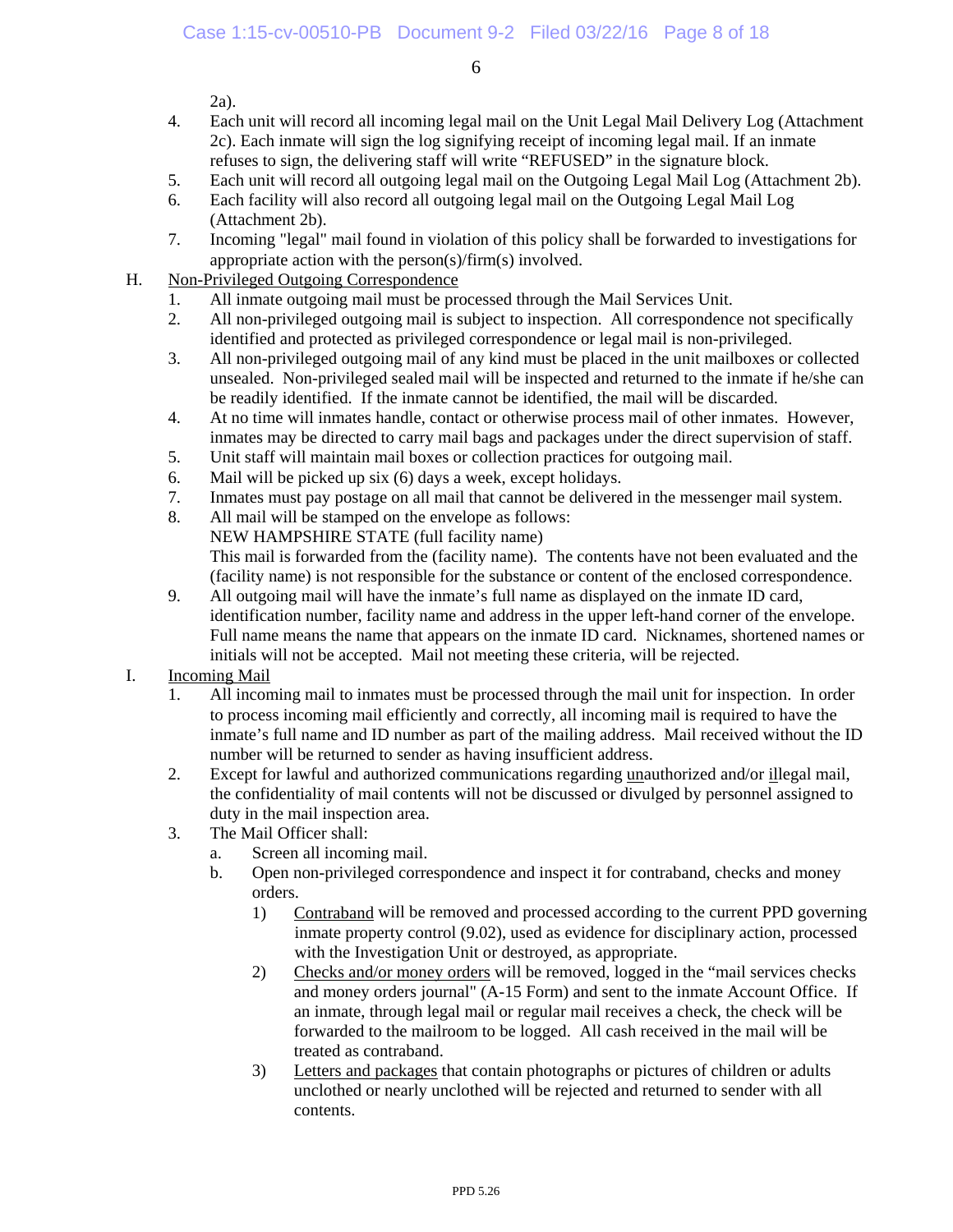- 4. The property officer shall:
	- a. Log all packages upon receipt at the Property Room (Attachment 4).
	- b. Inspect all incoming packages and remove all contraband and unauthorized property.
	- c. Dispose of all contraband and unauthorized property according to the current policy governing Inmate Property Control (9.02).
	- d. Books, periodicals and recordings (tapes, discs or records) are not permitted to be sent in packages or letters. Books, magazines, periodicals, and newspapers will not be accepted unless packaged and mailed by a bona fide publisher by direct subscription only.
	- e. Except for packages mailed or shipped directly from an approved publisher, vendor or manufacturer, the State of New Hampshire or the Department of Corrections or any of their employees will not be responsible for any incoming package to inmates whether mailed through the United States Postal Service or shipped through a regulated parcel carrier such as United Parcel Service, Federal Express, etc. unless the package has been mailed "Certified Mail Return Receipt Requested" or properly received by the parcel carrier.
	- f. No COD (Cash on Delivery) items are accepted for inmates. All items must be pre-paid.
- 5. Any incoming mail that contains items that are not authorized to be sent through the mail, cannot be checked for contraband without being destroyed or contains unauthorized items will be returned to the sender and logged in the mailroom. If the sender cannot be readily identified, the addressees will have an opportunity to have the item(s) sent out at their own expense. A grace period of 30 days will be allowed before the material is destroyed.
- 6. No privileged or non-privileged mail will be delivered to inmates while they are on suicide watch. Non-privileged mail shall be placed in their personal property. Privileged mail shall be logged into the legal mail log where it shall be noted that the mail was placed in their personal property. It shall be noted on the legal mail log that the inmate was "unable to sign" for it. They shall receive all of their mail when they are off suicide watch.

#### J. Forwarding Correspondence

 The mailroom will forward all first class mail and packages to inmates who have been transferred. It is the inmate's responsibility to file a change of address form with the USPS when they are released.

#### K. Mail delivery (Incoming)

- 1. At no time will inmates handle, contact or otherwise process mail of other inmates.
- 2. Unit Managers/Supervisors will establish a procedure to insure the timely delivery of mail to inmates living in their respective units. It is the inmates' responsibility to insure that they are present for mail call or make arrangements with the unit staff if their work schedule conflicts with the unit mail call.
- 3. The Mail Officer will deliver all incoming mail into the custody of a designated Corrections Officer in each housing area according to a schedule. Mail will be delivered six (6) days a week, except holidays. Mail will be delivered within 24 hours of receipt in the mailroom.
- 4. The designated Corrections Officer in each housing area will insure that mail is given directly to the individual inmate (addressee). Mail will not be left in an unsecured and/or unsupervised location at any time. All mail (privileged and non-privileged) will be immediately re-opened in front of the Corrections Officer or by the Corrections Officer in front of the inmate and the contents removed. The empty envelop will be immediately disposed of in the trash at that location. The trash will be emptied immediately after mail call.

#### L. Package Delivery

- 1. At no time will inmates handle, contact or otherwise process packages of other inmates.
- 2. The Property Officer will make a reasonable effort to notify inmates addressee of the time(s) to pick up packages at the property area within 72 hours, excluding weekends and holidays of receipt at the property room.
- 3. The Property Officer will insure that packages are given directly to the individual inmate addressee. The packages will be immediately re-opened in front of the Property Officer or by the Property Officer in front of the inmate and the contents removed. The packing material will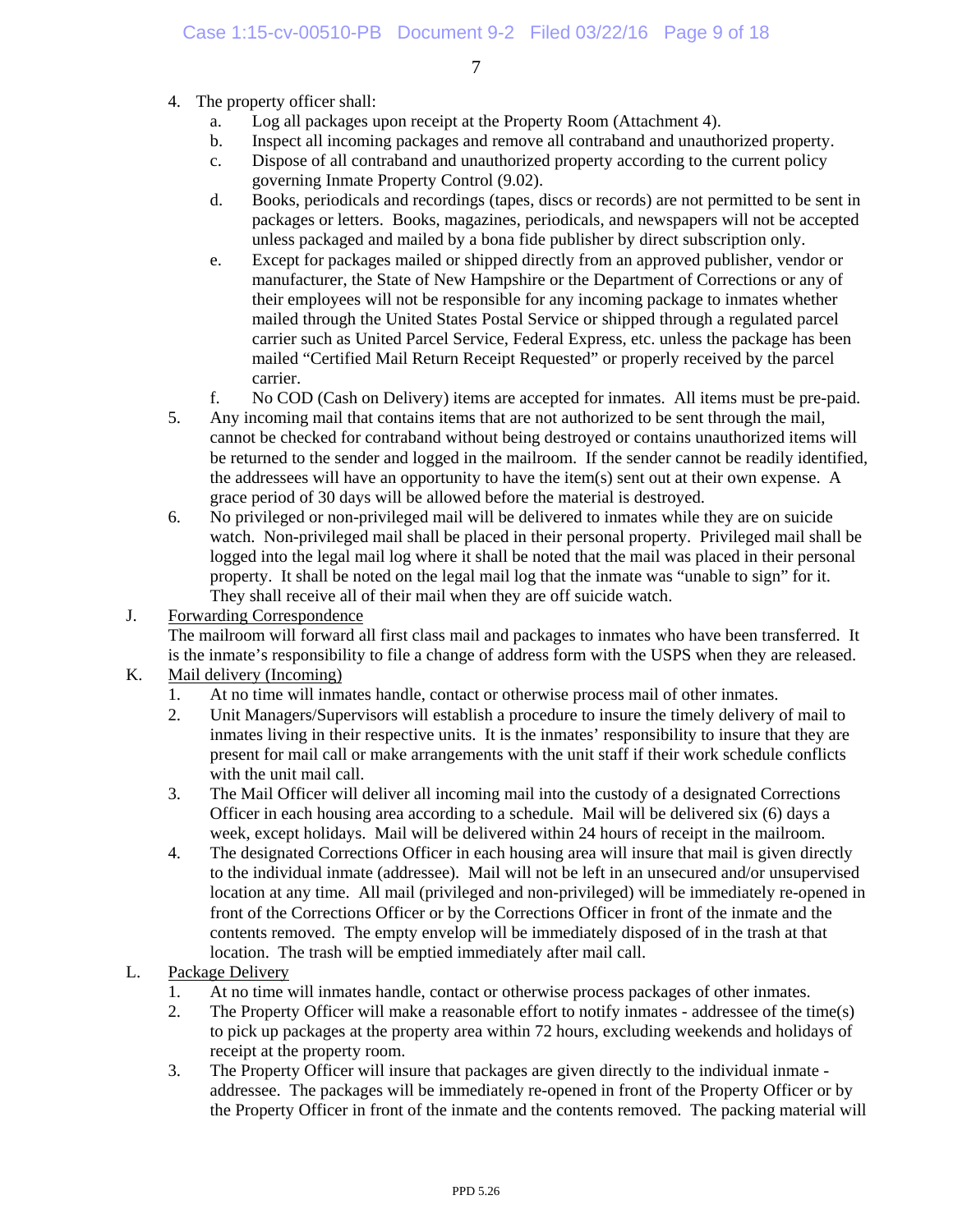be immediately disposed of in the trash at that location. The trash will be emptied immediately after the packages are delivered.

- M. Rejected Mail/Packages
	- 1. When incoming mail/packages, other than bulk, third or fourth class mail, is rejected for any reason, the originator, if readily identifiable, will be notified of the mail rejection by the respective Mail or Property Officer. (See IV A & C).
	- 2. When outgoing mail/packages is not processed in the normal manner the inmate involved shall be notified that his or her mail/package was not forwarded and the reason for that action by the respective Mail or Property Officer. (See IV A & C).
	- 3. The originator of either inbound or outbound mail may protest the action taken on the mail/package to the Warden of the facility. The decision of the Warden shall be final. The originator retains the right to appeal to the commissioner pursuant to DOC policy and/or Administrative Rules.
	- 4. All notices of rejected or non-processed/unforwarded mail and/or packages must be in writing and specifically cite the reason(s) for the rejection or non-processing. (See IV A & C).
- N. **Appeals** 
	- 1. If an inmate or correspondent believes that the LRC or the Investigations Unit improperly rejected mail or packages, he/she may appeal within 10 days of the date they were sent notice of the LRC and/or Investigations Unit's decision to the warden of the facility where the mail was sent or received for a review of the basis of the rejection. If the warden does not overturn the decision, the inmate will have ten (10) days from the date of the decision to send out the material. If after ten days the material is still in the mailroom, it will be discarded/ destroyed or returned to the sender at the inmate's expense, at the department's discretion.
	- 2. Any appeal to the warden must include the following information:
		- a. Inmate's name
		- b. Item and other contents, if applicable
		- c. Date mail pulled
		- d. Name of the person to whom the letter or package was sent, if applicable
		- e. Why the item was pulled
		- f. Item's location.

 Without this information, the warden/mailroom may be unable to process the request and the material may be returned to the sender or destroyed, at the department's discretion.

- 3. If an inmate wishes to pursue an appeal of the warden's, decision to the Commissioner, the inmate must file a grievance with the Commissioner (PPD 1.16).
- 4. It is the inmate's responsibility to notify the warden if he/she wishes to appeal the warden's decision to the Commissioner. Otherwise, rejected mail may be sent out or destroyed, at the warden's discretion. Similarly, it is the inmate's responsibility to notify the warden if he/she wishes to file a court claim after receipt of the Commissioner's decision. The warden shall direct the mailroom to preserve the material as evidence. Inmates are responsible for maintaining any mail (in original form) that he/she believes should have been sent out but that is, instead returned to him/her.
- O. Postage
	- 1. All quarantine inmates will be allowed to process two cash withdrawal slips for first class postage even though they would not yet have an inmate account balance. Their inmate account will reflect a negative balance for these two transactions until the first deposit is made into their account.
	- 2. All other inmates must purchase stamps for first class mail through the inmate canteen. Cash withdrawal slips for postage from all inmates, except those in quarantine will only be accepted for packages and oversized envelopes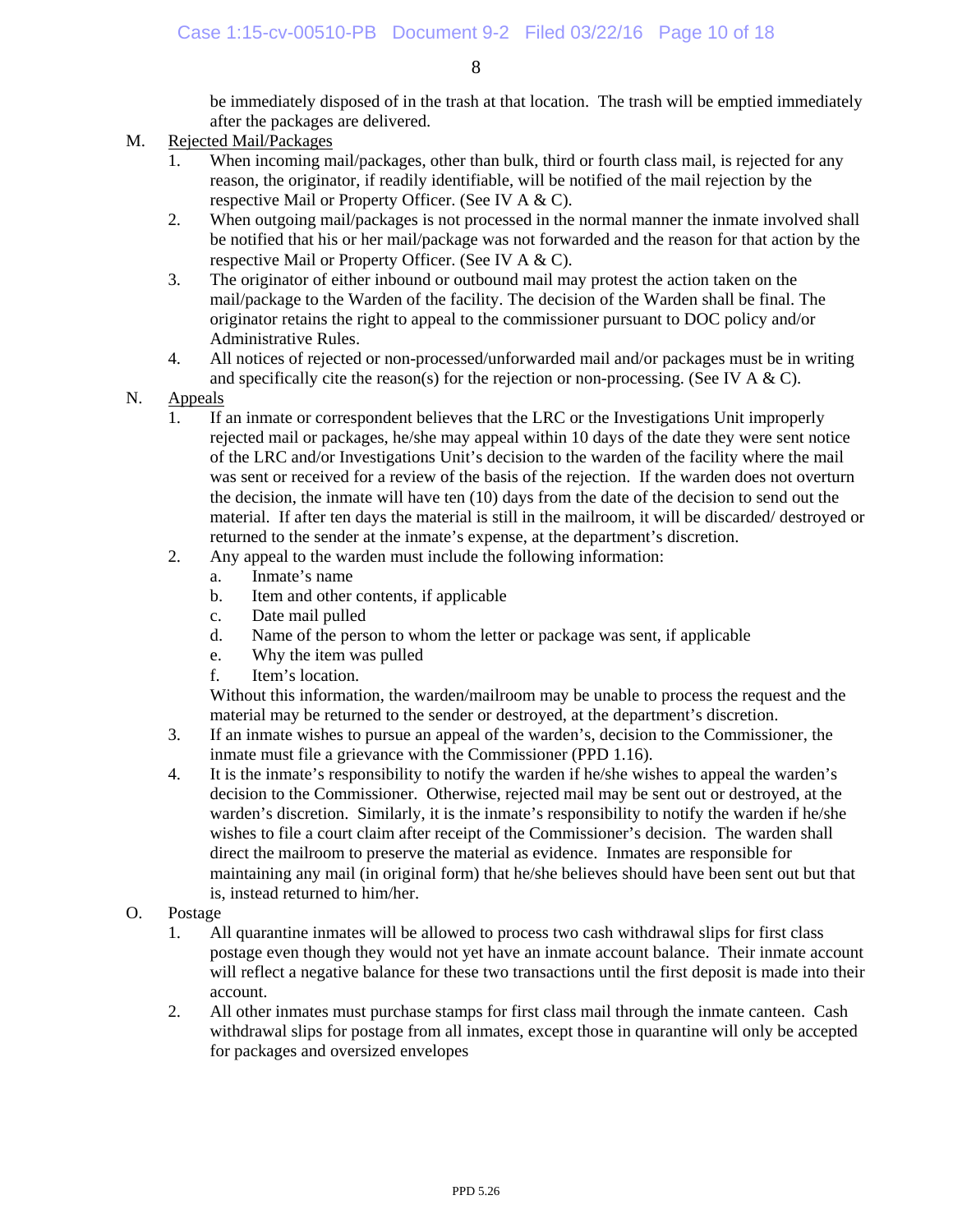REFERENCES:

NH Administrative Rule COR 301.05

Standards for the Administration of Correctional Agencies Second Edition Standards **2-CO-5D-01** 

Standards for Adult Correctional Institutions Fourth Edition Standards  **4-4487; 4-4489 thru 4496** 

Standards for Adult Community Residential Services Fourth Edition Standards **4-ACRS-6A-06 thru 6A-09** 

Standards for Adult Probation and Parole Field Services Third Edition Standards

**Other** 

KENCH/pf

Attachments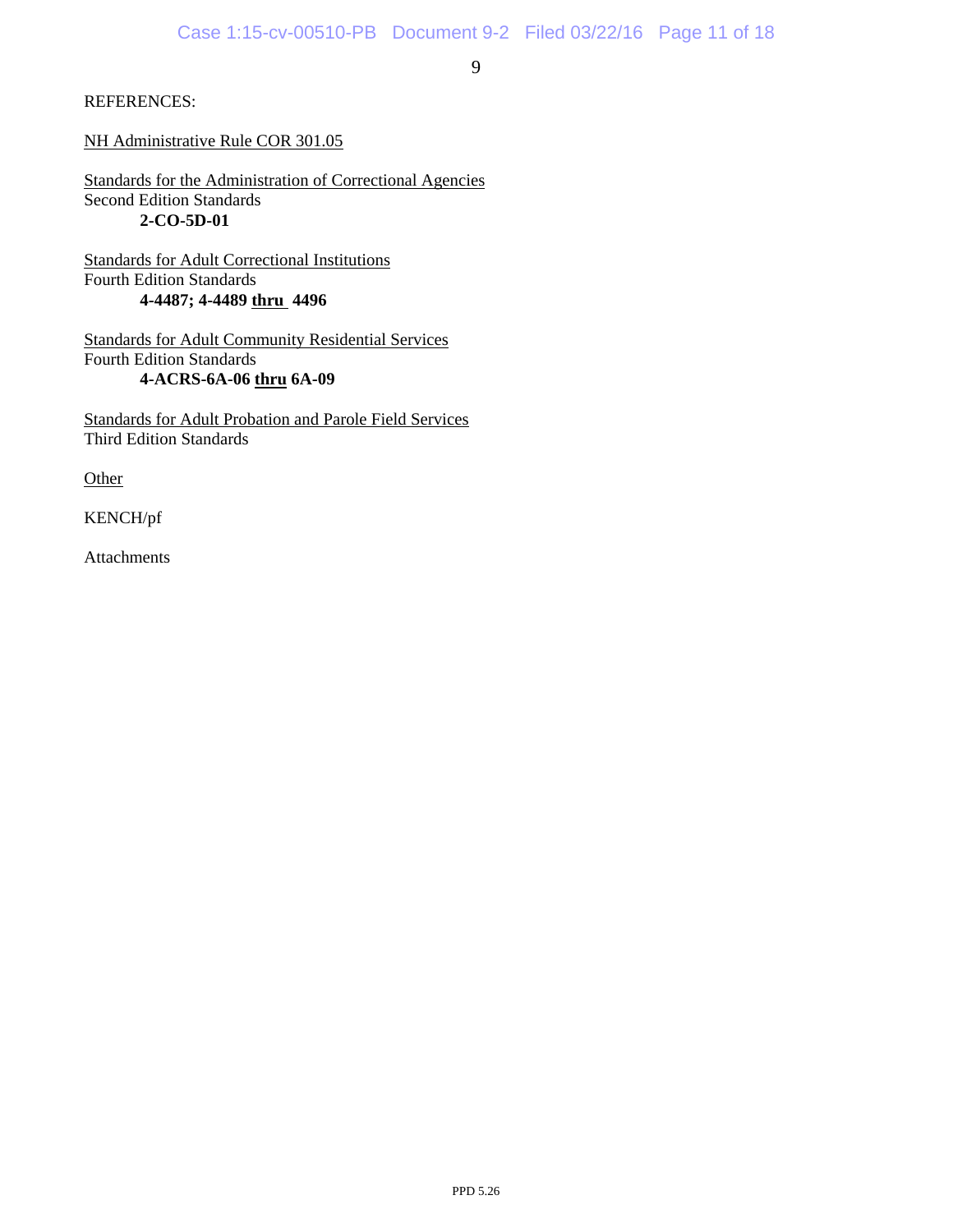Attachment 1 Page 1 of 2

#### REJECTED MATERIAL

In accordance with the policies and procedures of the Department of Corrections that govern Inmate's mail service, the enclosed correspondence is being returned/ rejected for the following reason(s): Outgoing mail will be handled in accordance with PPD 5.26 IV(F) and (G). Incoming mail will be handled in accordance with PPD 5.26 (IV)(H).

| From:<br>To:                                                                                                   | New Hampshire Department of Corrections Mailroom (Indicate Facility) _________                                                                     |                   |  |  |  |  |  |  |
|----------------------------------------------------------------------------------------------------------------|----------------------------------------------------------------------------------------------------------------------------------------------------|-------------------|--|--|--|--|--|--|
|                                                                                                                |                                                                                                                                                    |                   |  |  |  |  |  |  |
|                                                                                                                |                                                                                                                                                    |                   |  |  |  |  |  |  |
| Letter or package at issue                                                                                     | Sender or intended recipient  Other contents (if any)                                                                                              |                   |  |  |  |  |  |  |
| 1.                                                                                                             |                                                                                                                                                    |                   |  |  |  |  |  |  |
| 2.                                                                                                             |                                                                                                                                                    |                   |  |  |  |  |  |  |
| 3.                                                                                                             |                                                                                                                                                    |                   |  |  |  |  |  |  |
| (If more space is needed please attach a separate sheet of paper)                                              |                                                                                                                                                    |                   |  |  |  |  |  |  |
| □ Cash money                                                                                                   |                                                                                                                                                    |                   |  |  |  |  |  |  |
| $\Box$ Unused correspondence materials; postage stamps, envelopes, paper and/or greeting cards                 |                                                                                                                                                    |                   |  |  |  |  |  |  |
| $\Box$ Publication not from authorized vendor                                                                  |                                                                                                                                                    |                   |  |  |  |  |  |  |
| $\Box$ Check or money order not properly filled out                                                            |                                                                                                                                                    |                   |  |  |  |  |  |  |
| $\Box$ Nude or semi nude pictures of children or adult or prospective visitor                                  |                                                                                                                                                    |                   |  |  |  |  |  |  |
| $\Box$ Does not meet the criteria of privileged/legal mail                                                     |                                                                                                                                                    |                   |  |  |  |  |  |  |
| $\Box$                                                                                                         | Contains contraband or unknown substances                                                                                                          |                   |  |  |  |  |  |  |
| Glued, taped or stapled materials affixed to the correspondence material<br>Π.                                 |                                                                                                                                                    |                   |  |  |  |  |  |  |
| $\Box$ Laminated item(s), cardboard, carbon paper or map(s)                                                    |                                                                                                                                                    |                   |  |  |  |  |  |  |
| Stickers either attached to correspondence material or unused<br>$\Box$                                        |                                                                                                                                                    |                   |  |  |  |  |  |  |
| $\Box$ Items larger than 8 1/2" x 11"                                                                          |                                                                                                                                                    |                   |  |  |  |  |  |  |
| $\Box$ Tattoo patterns and/or gang signs                                                                       |                                                                                                                                                    |                   |  |  |  |  |  |  |
| □ Unauthorized legal documents                                                                                 |                                                                                                                                                    |                   |  |  |  |  |  |  |
| $\Box$ Unauthorized correspondence between Inmates of any institution                                          |                                                                                                                                                    |                   |  |  |  |  |  |  |
| $\Box$ Constitutes or contributes to the conduct or operation of a business                                    |                                                                                                                                                    |                   |  |  |  |  |  |  |
| $\Box$ Materials that would present a clear and present danger of physical or mental disturbance to an inmate. |                                                                                                                                                    |                   |  |  |  |  |  |  |
| $\Box$                                                                                                         | Depicts or describes procedures for construction or use of weaponry or explosives                                                                  |                   |  |  |  |  |  |  |
| Depicts or describes methods of escape from correctional institutions<br>□.                                    |                                                                                                                                                    |                   |  |  |  |  |  |  |
| Π.                                                                                                             | Depicts or describes homosexual acts, bestiality, sadomasochism, bondage or pedophilia<br>Describes or discusses violations of institutional rules |                   |  |  |  |  |  |  |
| Π.                                                                                                             |                                                                                                                                                    |                   |  |  |  |  |  |  |
| Contains material that threatens physical harm, blackmail or extortion<br>$\Box$                               |                                                                                                                                                    |                   |  |  |  |  |  |  |
| $\Box$                                                                                                         | Encourage activities that may lead to the use of physical violence or group disruption                                                             |                   |  |  |  |  |  |  |
| Non-privileged mail in an envelope sent to a C4 or C5 Inmate<br>O.                                             |                                                                                                                                                    |                   |  |  |  |  |  |  |
| Other:<br>O.                                                                                                   |                                                                                                                                                    | Mail Returned To: |  |  |  |  |  |  |

OVER (for a description of procedure for appeal of the LRC decision pursuant to PPD 5.26) In the event that this description and PPD 5.26 are different, PPD 5.26 controls

YOU HAVE TEN (10) DAYS FROM THE ABOVE DATE TO APPEAL BY SENDING AN INMATE REQUEST SLIP TO THE WARDEN IN CHARGE OF THE FACILITY WHERE THE MATERIAL DESCRIBED ABOVE WAS "MAILED TO" OR "MAILED FROM" PURSUANT TO PPD 5.26

IF ANY MATERIAL CONTAINED IN AN ENVELOPE OR PACKAGE THAT HAS BEEN WITHHELD IS DESTROYED OR SENT OUT, ALL MATERIAL CONTAINED IN AN ENVELOPE OR PACKAGE THAT HAS BEEN WITHHELD WILL BE DESTROYED OR SENT OUT.

IF YOU DO NOT FILE A TIMELY APPEAL TO THE WARDEN, AND THE ABOVE MATERIAL WAS MAILED TO YOU, THE MATERIAL WILL BE HELD IN THE MAIL ROOM FOR TEN DAYS AND THEN THE MATERIAL WILL BE RETURNED TO THE SENDER AT YOUR EXPENSE .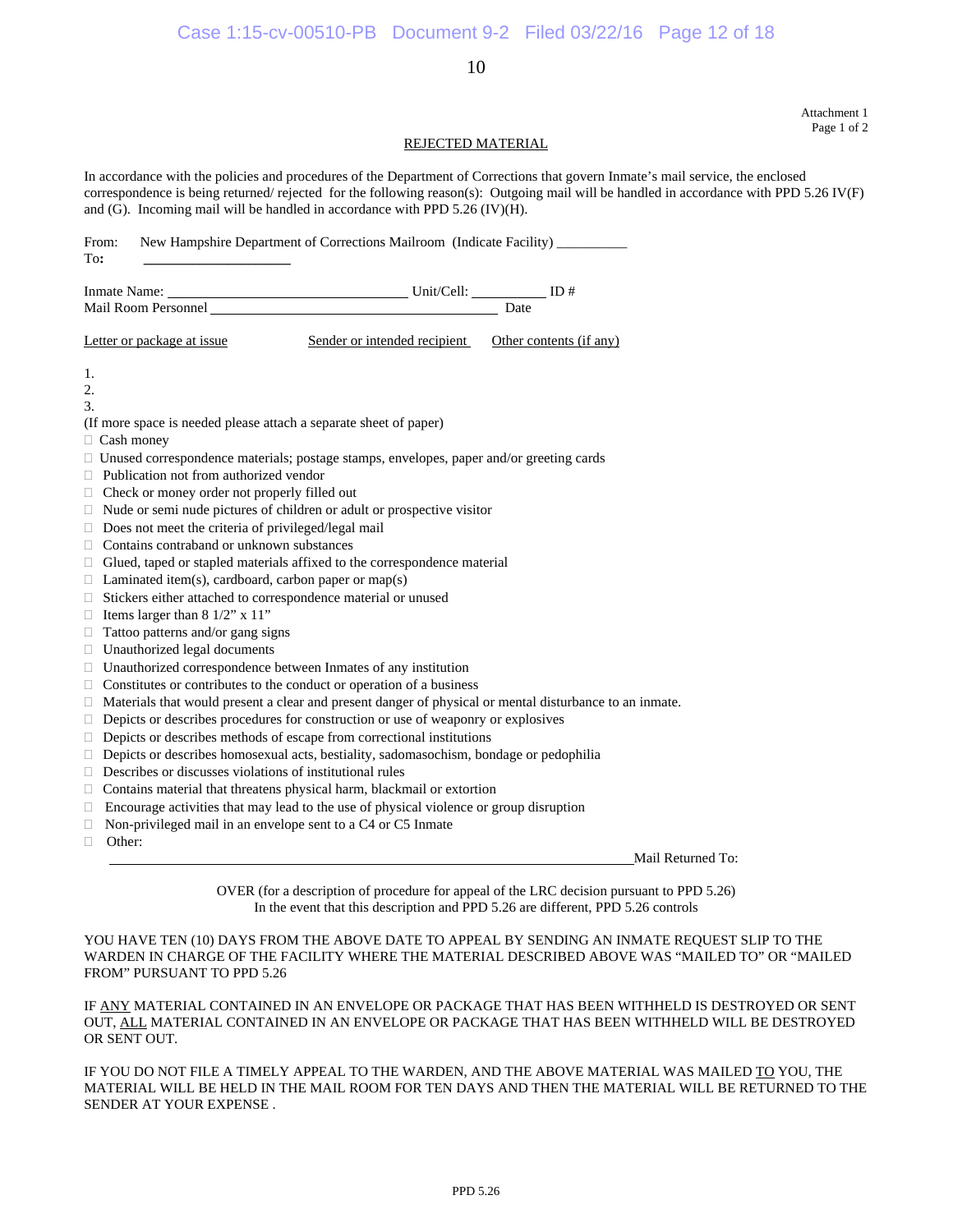Attachment 1 Page 2 of 2

IF YOU DO NOT FILE A TIMELY APPEAL TO THE WARDEN AND THE ABOVE MATERIAL WAS MAILED BY YOU, THE MATERIAL WILL BE HELD IN THE MAIL ROOM FOR TEN DAYS AND THEN RETURNED TO YOU, UNLESS OTHERWISE UNSUITABLE TO BE RETURNED, IN WHICH CASE IT SHALL BE RETAINED AS EVIDENCE OR DESTROYED, AT THE DEPARTMENT'S DISCRETION. IF IT HAS NOT BEEN DEEMED SUITABLE FOR RETURN TO YOU, YOU MUST PROVIDE THE INFORMATION SET FORTH BELOW AND ASK THAT IT BE RETAINED.

IF YOU FILE A TIMELY APPEAL WITH THE WARDEN ABOUT MAIL SENT TO YOU OR SEND AN INMATE REQUEST SLIP TO ASK THE MAIL ROOM TO "SEND THE MATERIAL TO A PARTICULAR PERSON" YOU MUST INCLUDE THE FOLLOWING INFORMATION SO THAT THE WARDEN AND/OR MAIL ROOM CAN IDENTIFY THE MATERIAL YOU ARE REFERRING TO: your name, item and other contents, date mail pulled, other person to whom letter or package was sent (if applicable) why the item was pulled, and location of item WITHOUT THIS INFORMATION, THE WARDEN AND/OR MAIL ROOM MAY BE UNABLE TO PROCESS YOUR REQUEST AND THE MATERIAL MAY BE RETURNED TO THE SENDER OR DESTROYED AT THE DEPARTMENT'S DISCRETION.

IF YOU WISH TO PURSUE A CLAIM IN FEDERAL COURT, YOU MUST EXHAUST YOUR ADMINISTRATIVE REMEDIES BY FILING A GRIEVANCE WITH THE COMMISSIONER.

IT IS THE INMATE'S RESPONSIBILITY TO NOTIFY THE WARDEN IF THE INMATE WISHES TO APPEAL THE WARDEN'S DECISION TO THE COMMISSIONER, OTHERWISE REJECTED MATERIAL MAY BE SENT OUT OR DESTROYED BEFORE THE COMMISSIONER HAS A CHANCE TO REVIEW THE APPEAL. LIKEWISE, IF AN INMATE WISHES TO FILE A COURT *C*LAIM AFTER RECEIPT OF THE COMMISSIONER'S DECISION, THE INMATE MUST AGAIN NOTIFY THE WARDEN, ASKING THE WARDEN TO PRESERVE THE MATERIAL AS EVIDENCE, OR MATERIALS WILL BE SENT OUT OR DESTROYED.

IF AN INMATE FILES AN APPEAL TO THE WARDEN OR COMMISIONER HE/SHE MUST ALSO NOTIFY THE MAILROOM TO HOLD THE MATERIAL AT ISSUE. INMATES ARE RESPONSIBLE FOR MAINTAINING ANY MAIL THAT THEY BELIEVE SHOULD HAVE BEEN SENT OUT BUT THAT IS, INSTEAD, RETURNED TO THEM.

SP - 226 White - Sender Yellow - Mail Room Pink - Inmate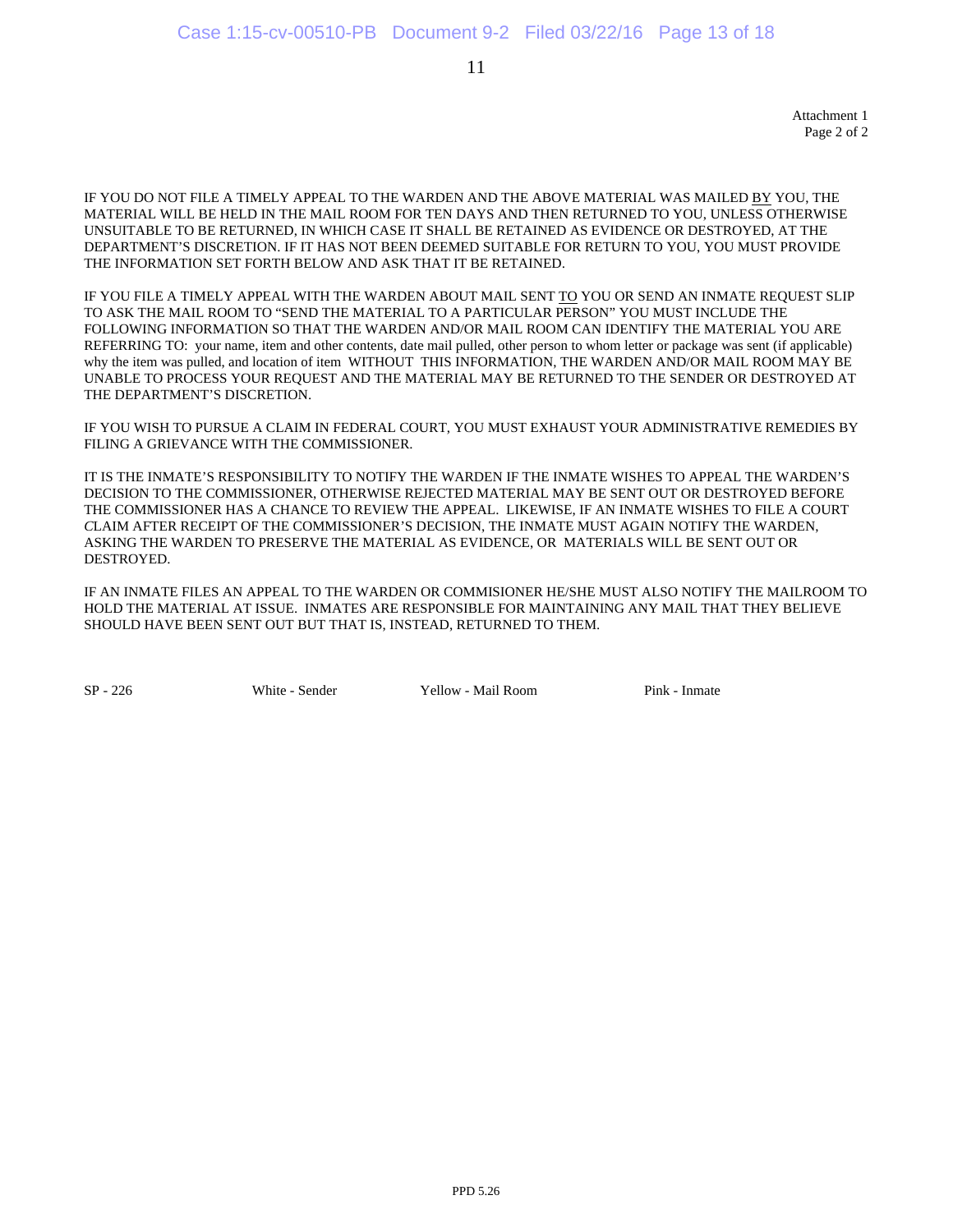Attachment 2a

#### NEW HAMPSHIRE DEPARTMENT OF CORRECTIONS INCOMING LEGAL MAIL LOG

#### INCOMING FACILITY \_\_\_\_\_\_\_\_\_\_\_\_\_\_\_\_\_\_\_\_

| <b>DATE</b> | TO (INMATE) | ID No. | <b>FROM (SENDER)</b> | <b>COMMENTS</b> | <b>STAFF</b><br><b>INITIALS</b> |
|-------------|-------------|--------|----------------------|-----------------|---------------------------------|
|             |             |        |                      |                 |                                 |
|             |             |        |                      |                 |                                 |
|             |             |        |                      |                 |                                 |
|             |             |        |                      |                 |                                 |
|             |             |        |                      |                 |                                 |
|             |             |        |                      |                 |                                 |
|             |             |        |                      |                 |                                 |
|             |             |        |                      |                 |                                 |
|             |             |        |                      |                 |                                 |
|             |             |        |                      |                 |                                 |
|             |             |        |                      |                 |                                 |
|             |             |        |                      |                 |                                 |
|             |             |        |                      |                 |                                 |
|             |             |        |                      |                 |                                 |
|             |             |        |                      |                 |                                 |
|             |             |        |                      |                 |                                 |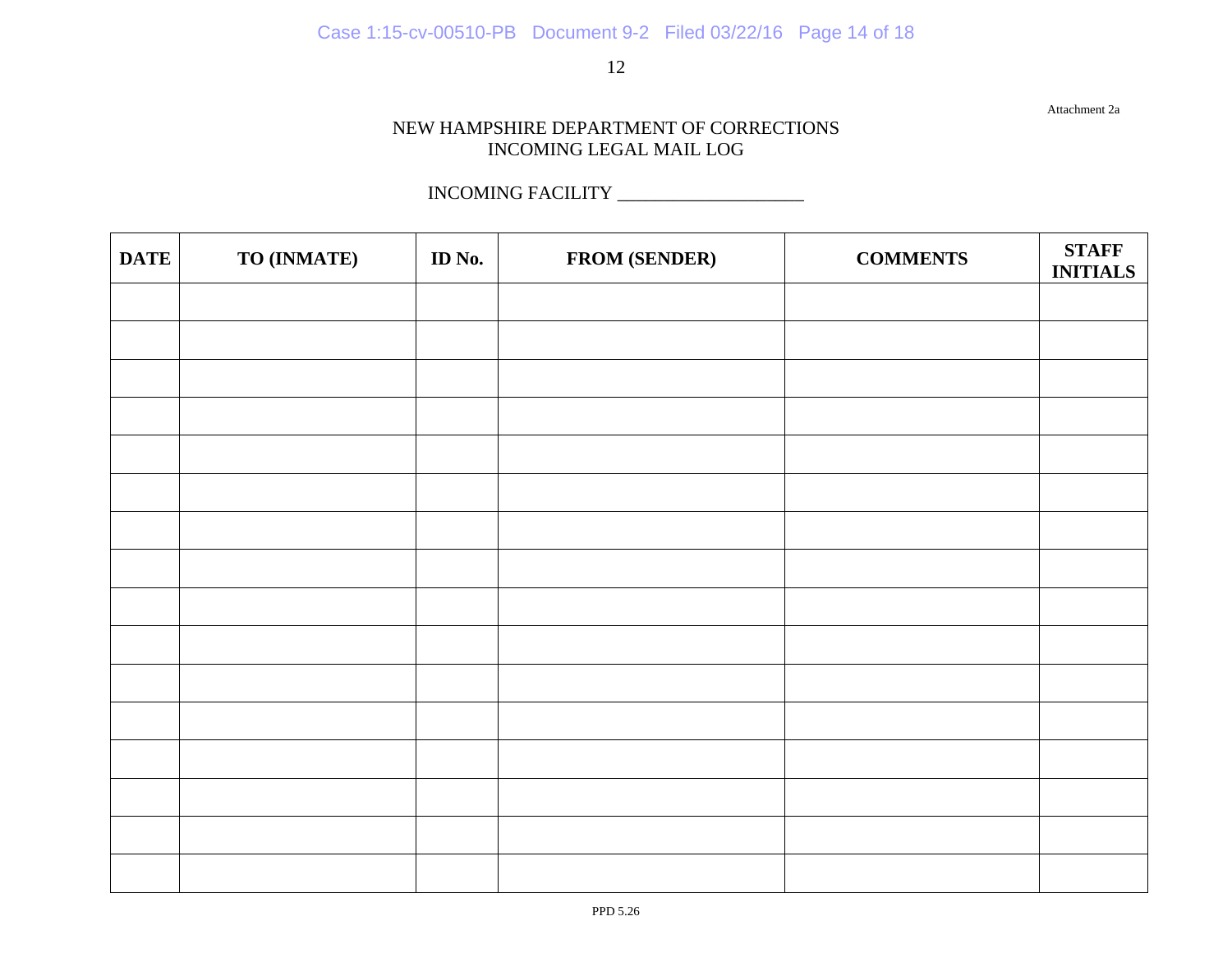Attachment 2b

#### NEW HAMPSHIRE DEPARTMENT OF CORRECTIONS OUTGOING LEGAL MAIL LOG

UNIT \_\_\_\_\_\_\_\_\_\_\_\_\_\_\_\_\_\_\_\_\_\_\_\_\_\_\_\_\_\_\_\_

| <b>DATE</b> | TO: | <b>FROM (INMATE)</b> | ID# | <b>COMMENTS</b> |
|-------------|-----|----------------------|-----|-----------------|
|             |     |                      |     |                 |
|             |     |                      |     |                 |
|             |     |                      |     |                 |
|             |     |                      |     |                 |
|             |     |                      |     |                 |
|             |     |                      |     |                 |
|             |     |                      |     |                 |
|             |     |                      |     |                 |
|             |     |                      |     |                 |
|             |     |                      |     |                 |
|             |     |                      |     |                 |
|             |     |                      |     |                 |
|             |     |                      |     |                 |
|             |     |                      |     |                 |
|             |     |                      |     |                 |
|             |     |                      |     |                 |
|             |     |                      |     |                 |
|             |     |                      |     |                 |
|             |     |                      |     |                 |
|             |     |                      |     |                 |
|             |     |                      |     |                 |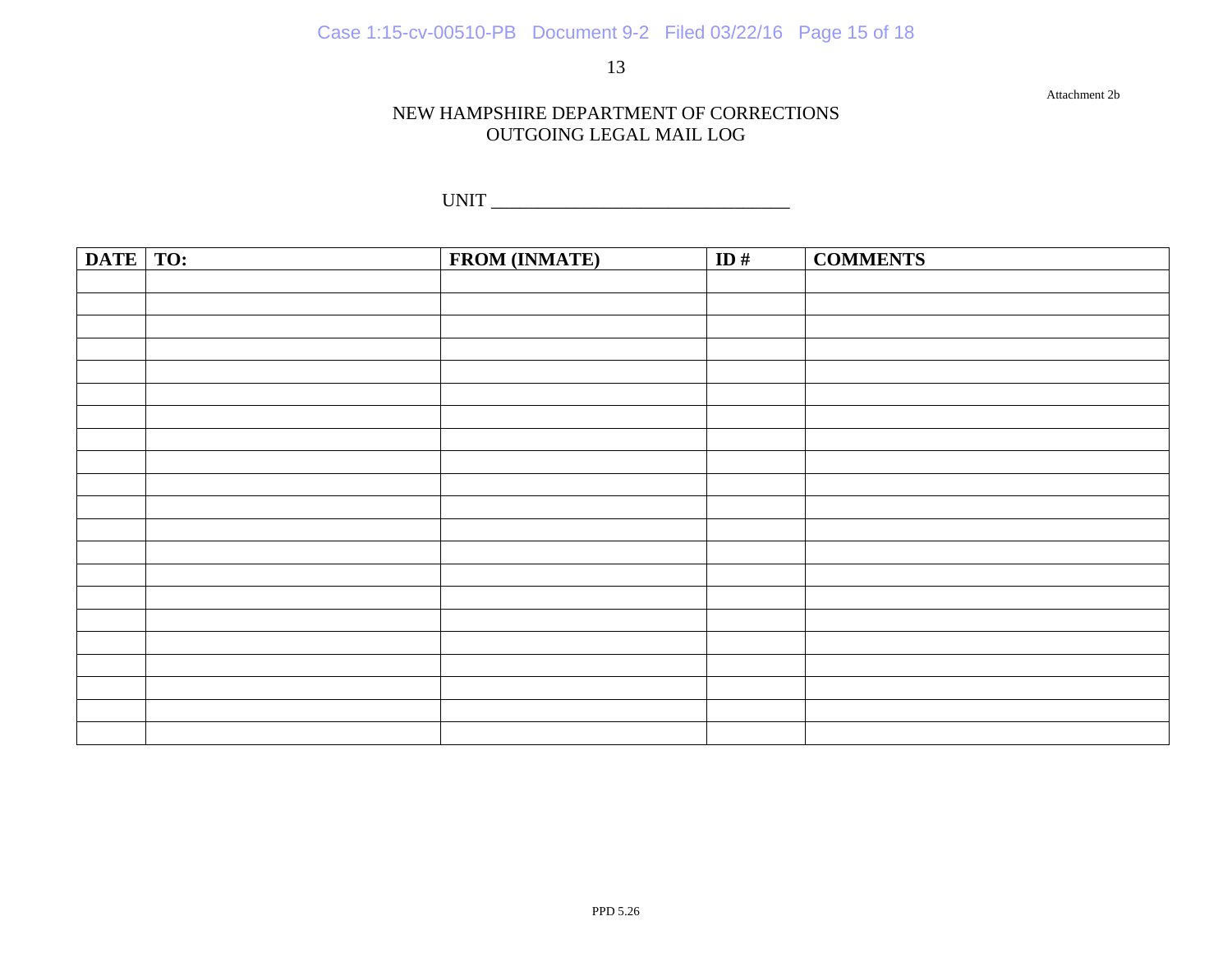Attachment 2c

#### NEW HAMPSHIRE DEPARTMENT OF CORRECTIONS UNIT LEGAL MAIL DELIVERY LOG

UNIT

| <b>DATE</b> | <b>TO (INMATE)</b> | <b>FROM (SENDER)</b> | ID# | <b>INMATE</b><br><b>SIGNATURE</b> | <b>STAFF</b><br><b>SIGNATURE</b> | <b>COMMENTS</b> |
|-------------|--------------------|----------------------|-----|-----------------------------------|----------------------------------|-----------------|
|             |                    |                      |     |                                   |                                  |                 |
|             |                    |                      |     |                                   |                                  |                 |
|             |                    |                      |     |                                   |                                  |                 |
|             |                    |                      |     |                                   |                                  |                 |
|             |                    |                      |     |                                   |                                  |                 |
|             |                    |                      |     |                                   |                                  |                 |
|             |                    |                      |     |                                   |                                  |                 |
|             |                    |                      |     |                                   |                                  |                 |
|             |                    |                      |     |                                   |                                  |                 |
|             |                    |                      |     |                                   |                                  |                 |
|             |                    |                      |     |                                   |                                  |                 |
|             |                    |                      |     |                                   |                                  |                 |
|             |                    |                      |     |                                   |                                  |                 |

**NOTE:** Legal mail must be opened by a Correctional Officer in the presence of the Inmate. The Inmate shall remove or shall be handed the contents and the envelope shall be disposed of immediately in the trash. Any discrepancy must be noted in the comments block of this form and an incident report will be completed.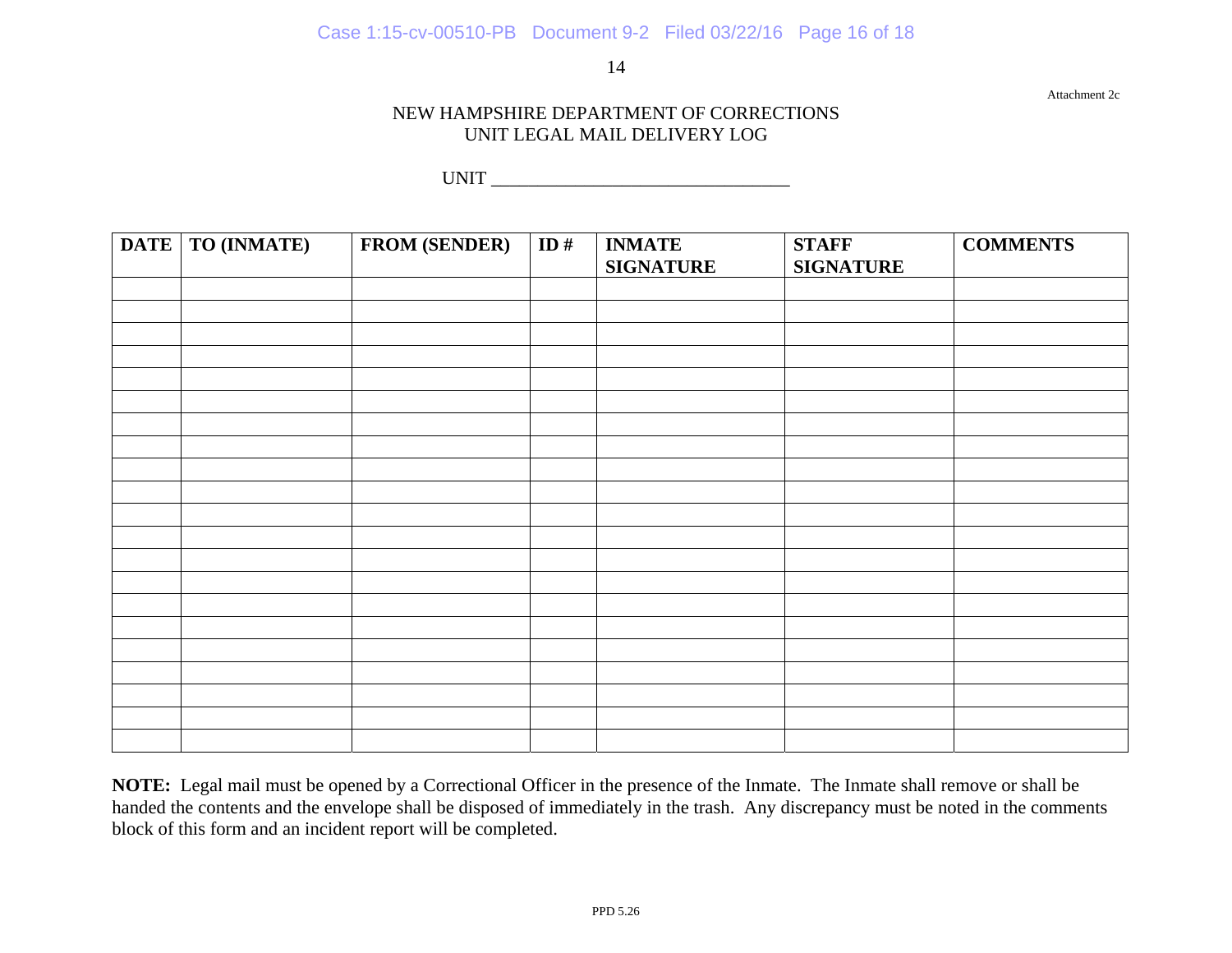Attachment 3

## **NEW HAMPSHIRE DEPARTMENT OF CORRECTIONS WITHHELD MAIL LOG**

FACILITY

| <b>DATE</b> | TO (INMATE) | <b>FROM (SENDER)</b> | ID# | <b>INMATE</b><br><b>SIGNATURE</b> | <b>STAFF</b><br><b>SIGNATURE</b> | <b>COMMENTS</b> |
|-------------|-------------|----------------------|-----|-----------------------------------|----------------------------------|-----------------|
|             |             |                      |     |                                   |                                  |                 |
|             |             |                      |     |                                   |                                  |                 |
|             |             |                      |     |                                   |                                  |                 |
|             |             |                      |     |                                   |                                  |                 |
|             |             |                      |     |                                   |                                  |                 |
|             |             |                      |     |                                   |                                  |                 |
|             |             |                      |     |                                   |                                  |                 |
|             |             |                      |     |                                   |                                  |                 |
|             |             |                      |     |                                   |                                  |                 |
|             |             |                      |     |                                   |                                  |                 |
|             |             |                      |     |                                   |                                  |                 |
|             |             |                      |     |                                   |                                  |                 |
|             |             |                      |     |                                   |                                  |                 |
|             |             |                      |     |                                   |                                  |                 |
|             |             |                      |     |                                   |                                  |                 |
|             |             |                      |     |                                   |                                  |                 |
|             |             |                      |     |                                   |                                  |                 |
|             |             |                      |     |                                   |                                  |                 |

\*Please note where the item was sent or if it was kept in the mailroom.